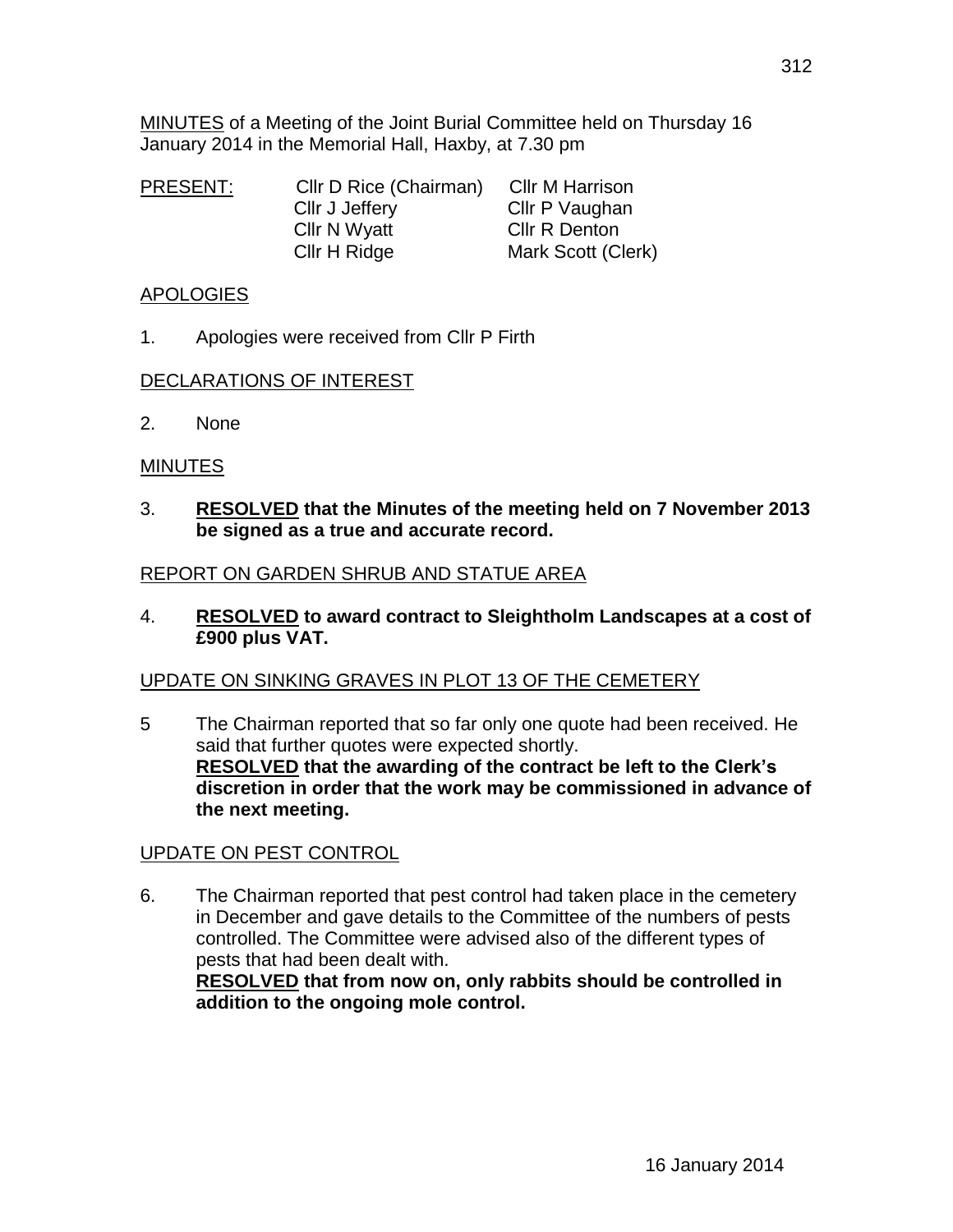## UPDATE ON PEDESTRIAN GATE REPAIR – MOOR LANE

7. The Clerk advised that the rotten slats on the kissing gate fence are to be repaired week commencing 20 January 2014.

# WOODEN BENCH REPAIR IN GARDEN OF REST AREA

8. The Clerk reported that the Groundsman had not repaired the bench as yet but is due to do it shortly.

# REQUEST FROM RESIDENT TO HAVE HEDGE CUT BACK

9. The Chairman gave details of 3 quotes received to cut back the cemetery hedge which had encroached on to a resident's property. **RESOLVED to allow the resident permission to arrange a "one off" cutting of the hedge and for the Joint Burial Committee to reimburse him up to the sum of £100.**

# REPAIRS TO BRICK WALL SURROUNDING THE WASTE BINS

10. **RESOLVED to accept a quote from Mick Lambert to repair the brick wall surrounding the waste bins at a cost of £50 no VAT.**

# ANNUAL REPORT ON TREES IN CEMETERY

 11. The Chairman read out the annual tree report as supplied by Sleightholm Landscapes under the existing grass cutting contract. The Committee requested that quotes be obtained from a number of contractors to carry out the work whilst at the same time asking them for any other observations and recommendations they may have. The Committee requested that quotes are received prior to  $1<sup>st</sup>$  February 2014.

## LETTER OF COMPLAINT FROM RESIDENT

 12. The Chairman read out a complaint from a resident concerning the amount of grass cuttings found on her late husband's headstone. The Committee requested that the Clerk write to the lady thanking her for her comments and advise her that the situation regarding the grass cutting in the cemetery is currently under review.

## OBSERVATIONS FROM MEMBERS VISITING THE CEMETERY

 13. The Chairman was notified by the Committee members of the amount of tree debris scattered throughout the cemetery following the recent high winds. The Clerk was requested to contact the existing grass cutting contractor in order for this to be tidied up, as it is understood that this falls under the remit of the existing grass cutting contract.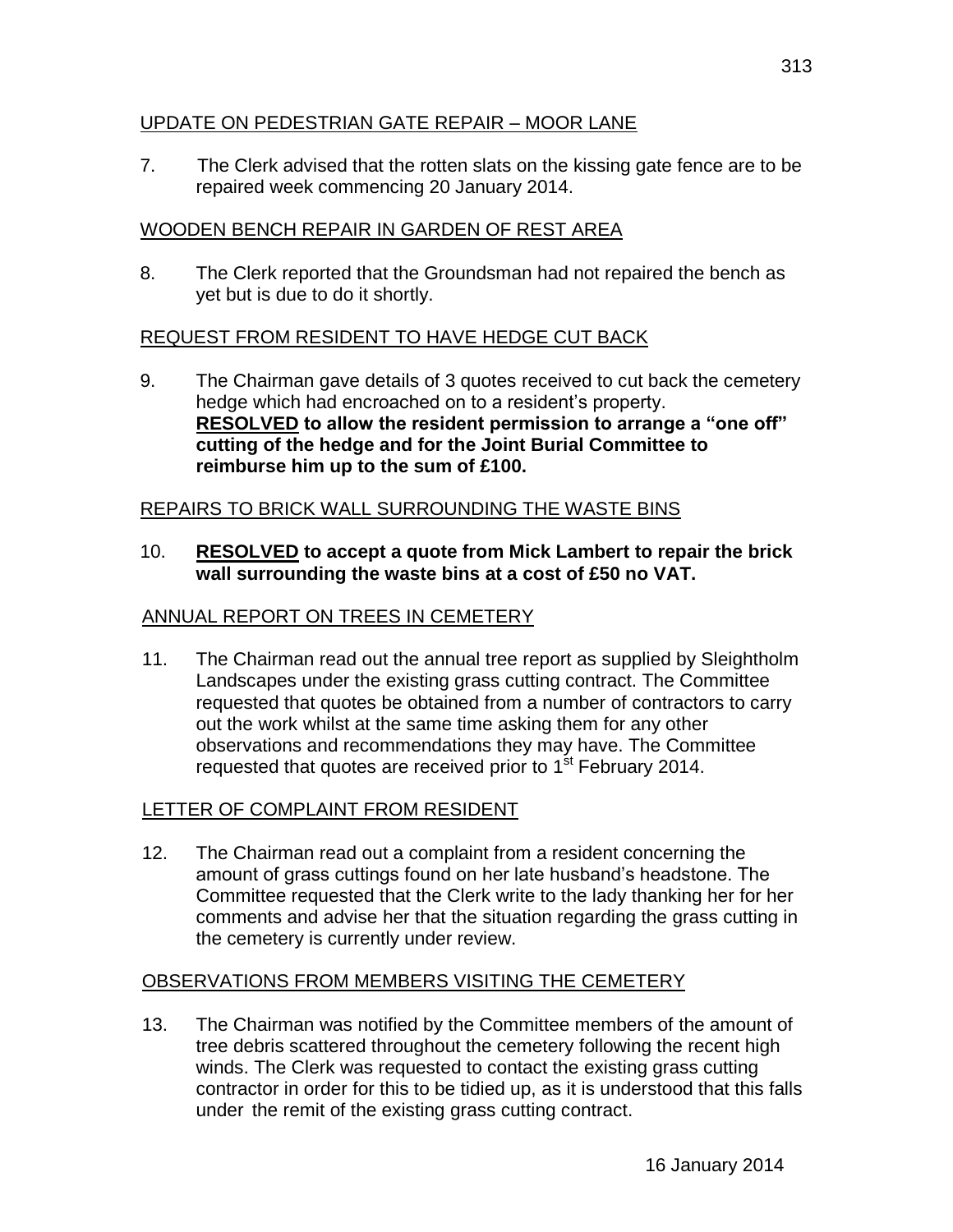## REVIEW OF CEMETERY RULES AND REGULATIONS

14. The Committee members reviewed the existing Cemetery Rules and Regulations and highlighted a number of amendments that were required. These are to be incorporated in to the Rules and Regulations and circulated amongst the Committee for approval at the next meeting.

## GRASS CUTTING CONTRACT RENEWAL

 15. The Chairman and members of the Committee opened and reviewed six tenders received in respect of the Cemetery grass cutting contract. These were then assessed on their relevance and cost. **RESOLVED to award the Cemetery grass cutting contract to Andrew Hill, Garden Maintenance Contractor, subject to satisfactory references being received, for a three year period commencing 1st April 2014, subject to satisfactory annual reviews, at a cost of £2940 per annum.**

## FINANCIAL STATEMENT TO 30 NOVEMBER 2013

 16. The Financial Statement to 30 November 2013 detailing payments of £1377.20 was received.

## FINANCIAL STATEMENT TO 31 DECEMBER 2013

17. The Financial Statement to 31 December 2013 detailing payments of £913.08 was received.

## UPDATE ON ADMINISTRATIVE COST TO 31 DECEMBER 2013

 18. The Clerk advised the Committee that administrative costs year to date amounted to £818.80 and that the forecast for the year was well within the annual budget of £3000. He explained that the saving was coming in the main from the continued unpaid work carried out by the Chairman. Cllr Vaughan then requested that the thanks of Wigginton Parish Council for the work done by Haxby Town Council staff be minuted.

## BUDGET UPDATE FIGURES TO THE MONTH ENDING 31 DECEMBER 2013

 19. Budget update figures for the month ending 31December 2013 were received.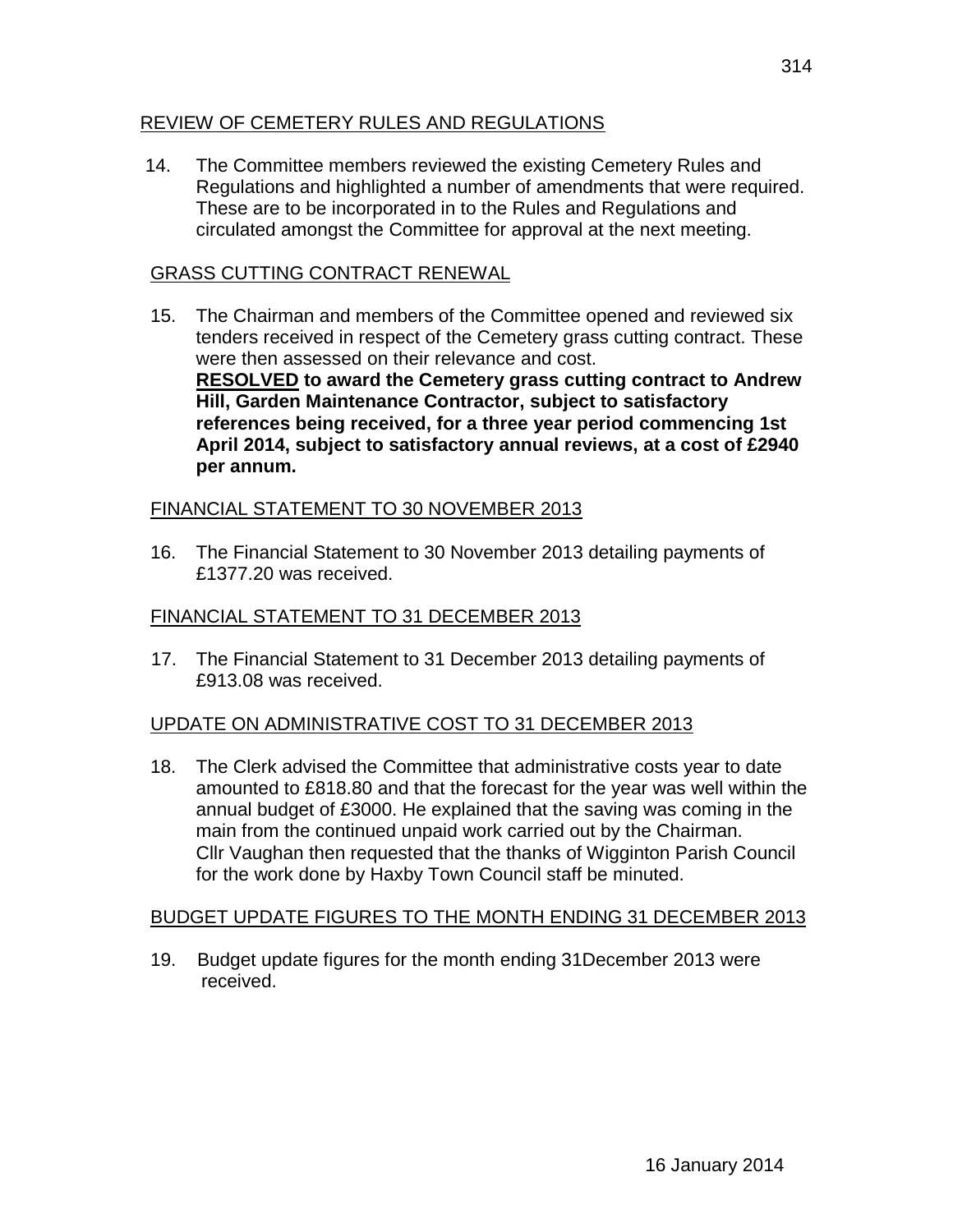# **Budget Update - 31 December 2013** (9 months)

|                                | <b>Budget</b><br>2013/2014 | <b>Balance</b> at<br>31.12.13 | <b>Notes</b>                               |
|--------------------------------|----------------------------|-------------------------------|--------------------------------------------|
| <b>Income</b>                  |                            |                               |                                            |
| <b>Burials</b>                 | 17,000.00                  | 12,300.00                     |                                            |
| Memorials                      | 4,000.00                   | 2,792.00                      |                                            |
| <b>Bank Interest</b>           | 12.00                      | 16.62                         |                                            |
| Allowances/Grants              | 1,150.00                   | 0.00                          |                                            |
| <b>Total</b>                   | 22,162.00                  | 15,108.62                     |                                            |
| <b>VAT Refund</b>              |                            | 1011.20                       |                                            |
| <b>Total</b>                   |                            | 16,119.82                     |                                            |
| <b>Expenditure</b>             |                            |                               |                                            |
| Maintenance                    | 4,000.00                   | 1293.40                       | $\ast$                                     |
| Grounds Maintenance            | 6,600.00                   | 5,216.00                      |                                            |
| Rates                          | 1,039.50                   | 935.50                        |                                            |
| Water                          | 80.00                      | 38.05                         |                                            |
| Audit                          | 480.00                     | 250.00                        | £150 Internal Audit<br>£100 External Audit |
| Insurance                      | 1,700.00                   | 1,591.36                      |                                            |
| <b>Administration Haxby TC</b> | 3,000.00                   | 671.60                        | $**$                                       |
| Miscellaneous/Contingency      | 1,000.00                   | 98.23                         | Ex Right of Burial<br><b>Book</b>          |
|                                |                            |                               |                                            |
| <b>Total</b>                   | 17,899.50                  | 10,094.14                     |                                            |
| VAT Paid                       |                            | 1,261.53                      |                                            |
| <b>Total</b>                   |                            | 11,355.67                     |                                            |

| *General Maintenance       |           |
|----------------------------|-----------|
| Mole Control               | 400.00    |
| Re-fix Two Headstones      | 180.00    |
| <b>Repair Kissing Gate</b> | 70.75     |
| <b>Tree Work</b>           | 10.00     |
| Remove Holly, Ivy          | 277.65    |
| <b>Renew Gutter Pipe</b>   | 355.00    |
|                            | £1,293.40 |
| ** Administration Haxby TC |           |
| April 2013                 | £55.20    |
| May 2013                   | £165.60   |
| June 2013                  | £119.60   |
| September 2013             | £184.00   |
| October 2013               | £147.20   |
|                            | £671.60   |